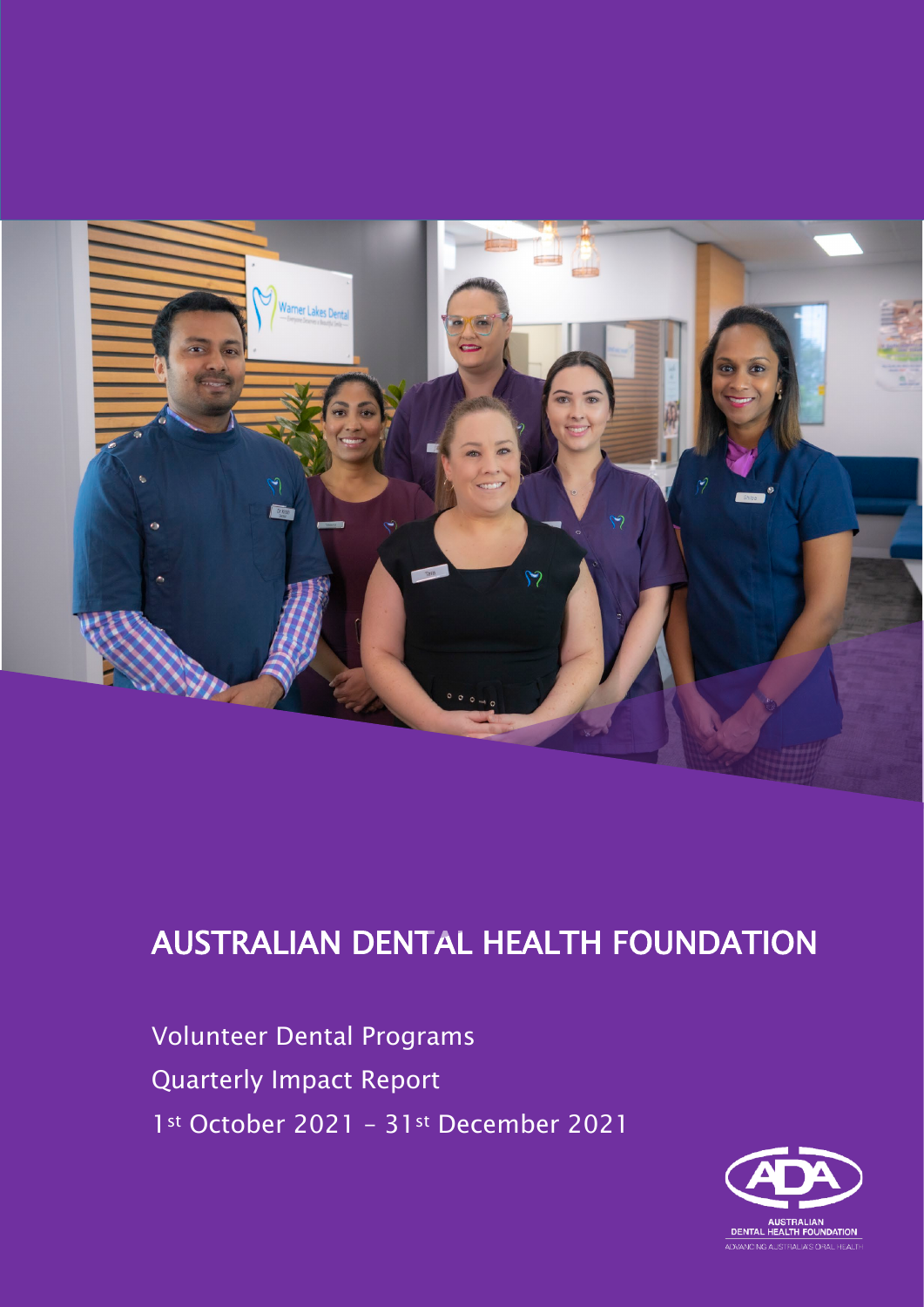## Chairman's Introduction



The COVID-19 pandemic challenges to dental practice and also the volunteering efforts of those who care for patients via ADHF programmes have moved beyond lockdowns to the endemic Omicron stage, with a significant breakout of cases affecting patients and dental personnel in most jurisdictions at the end of this last quarter. Nevertheless, there have been outstanding volunteering efforts across all jurisdictions and particularly in Western Australia! I am delighted to report excellent impact overall with \$256K of pro bono dental services delivered by 87 practitioners and their staff.

I know there are hundreds of dental practitioners who volunteer every year, but some are amazing contributors. The dental clinic at St Patrick's Community Support Centre in Fremantle contributed \$62K to this quarterly impact alone. The ADA NSW clinic is regularly supported by Drs Laurie Kobler and Andrew Parsons, in particular, and contributed \$30K in impact. Perhaps the strongest performer over many years has been Dr Max Swart from West Pymble Dental who has volunteered 440 appointments and \$296K of pro bono dental care since 2013.

As always, I am in awe of the ADHF staff. ADHF National Coordinator, Ms Lesley Morgan and her team of State Coordinators do great work connecting patients referred by a considerable number of agencies to the volunteers. The ADHF is only able to employ these staff because of the generous support of the sponsors and donors who contribute to our budget. I am pleased to report that Straumann and Colgate have renewed their sponsorship for 2022. I am equally pleased to acknowledge the considerable number of individual financial donors to the ADHF. Many of these are dentists and some are retired or in specialities rarely called on by the Foundation.

On behalf of the Advisory Board, I again commend and sincerely thank everyone who contributed to another successful quarter. I hope that more sponsors and donors will support the Foundation's work as that is what is needed to move forward.

Yours sincerely,

Dr. Rick Olive AM RFD Chairman, Australian Dental Health Foundation

**Cover:** New volunteer, Dr Shilpa Gupta (*far right*) and the team from Warner Lakes Dental, Brisbane.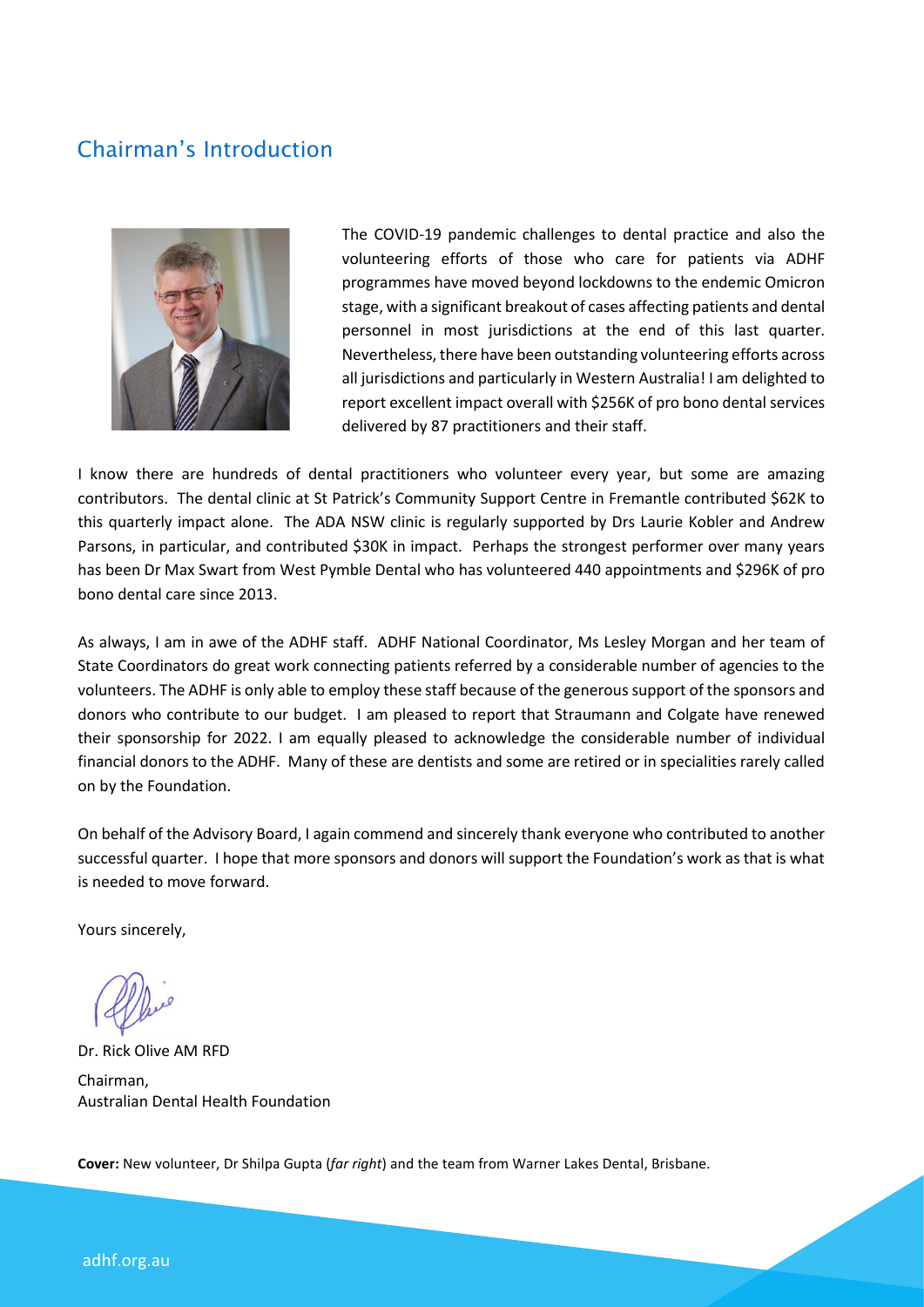# Creating impact with the Australian Dental Health Foundation

Our mission is to address the inequality between those Australians who can access the dental care they need, and those who can't.

Our vision is an Australia where no disadvantaged member of our community falls through the cracks and needlessly suffers from a lack of access to dignified professional oral health care.

Through the work that we do, we deliver better access to quality oral health care for all Australians regardless of their financial, geographical or social situation.

From men and women who have overcome addiction, who are enduring long-term economic hardship or suffering from mental and physical health challenges; to those establishing their independence after domestic violence has stolen their freedom, and the homeless whose needless dental suffering no longer compounds their more basic struggles; we're there to provide life changing oral health treatment wherever we can help.

Through our Dental Rescue Days, Adopt a Patient and Rebuilding Smiles® programs, our national team connects eligible individuals with specialist oral health volunteers who provide their time, expertise and practice facilities at no cost to patients.

We also fund programs that facilitate better long-term oral health outcomes through our Healthier Smiles Community Service Grants and Oral Health Education Projects and reduce the inequality of access to education through our Indigenous Study Grants.

To date, we've created change for thousands of community members by enabling the pro bono delivery of more than \$6,000,000 of professional oral health services.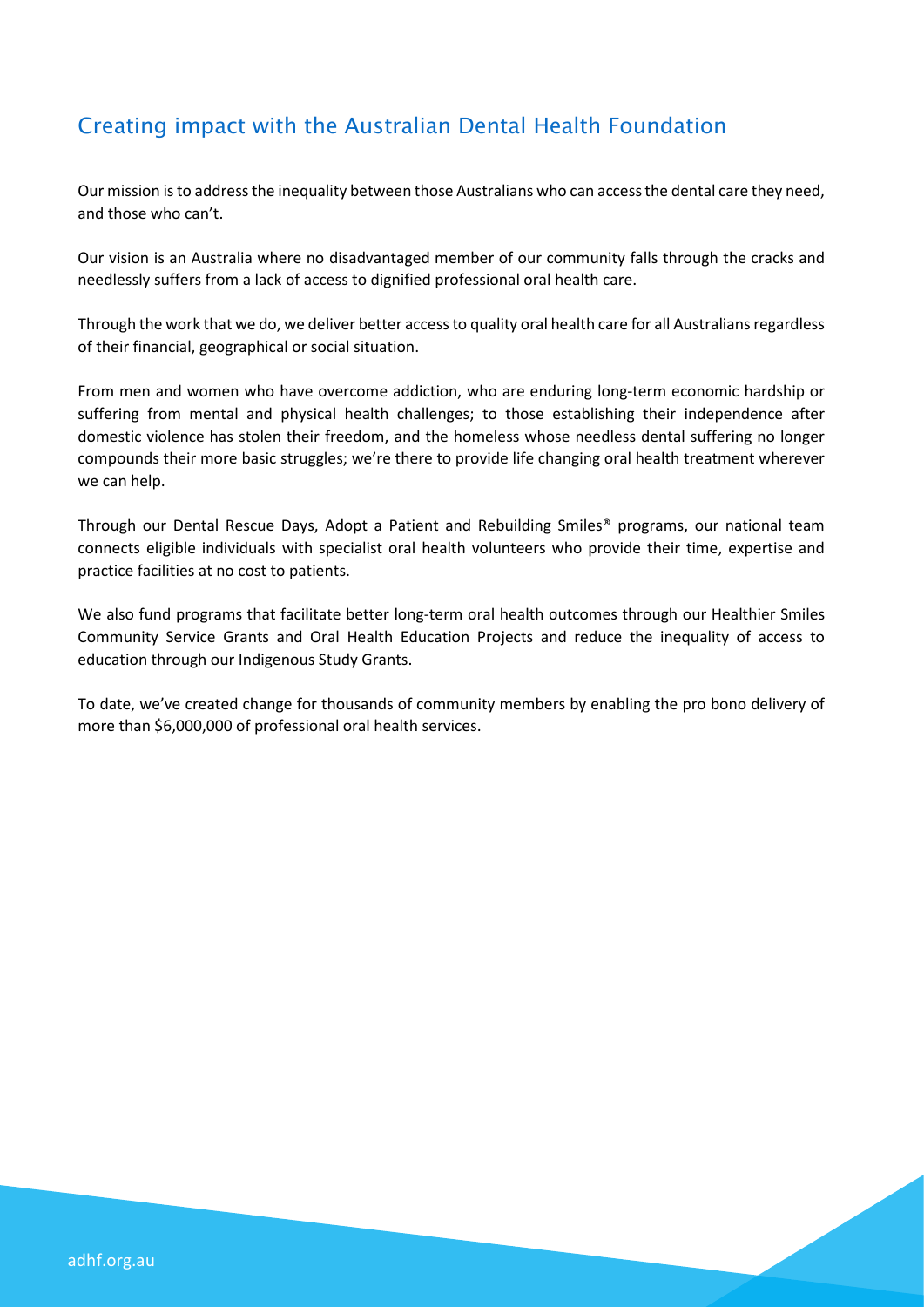## Volunteer Program Outcomes

In the second quarter of financial year 2022 (October to December 2021), the Foundation coordinated **14 Dental Rescue Days** around Australia, providing **116** appointments to disadvantaged patients. The Dental Rescue Day program coordinates access to local private practices and clinics for eligible patients, whereby a group of patients will receive a comprehensive general oral check-up in a single day.

**267** appointments were attended by patients under the **Adopt a Patient** program. Under this program, an individual patient attends a local private practice or clinic to receive dental treatment and will usually require several appointments to address their often more complex oral health issues.

The **Rebuilding Smiles®** program focuses on providing assistance to individuals and families who have experienced family and domestic violence. During this quarter, **13** cases were completed with **127** patients currently connected to a practice or receiving treatment.

Across all three volunteer programs, pro bono treatment of **\$256,600** has been delivered by our volunteer general practitioners and specialists during the quarter.





adhf.org.au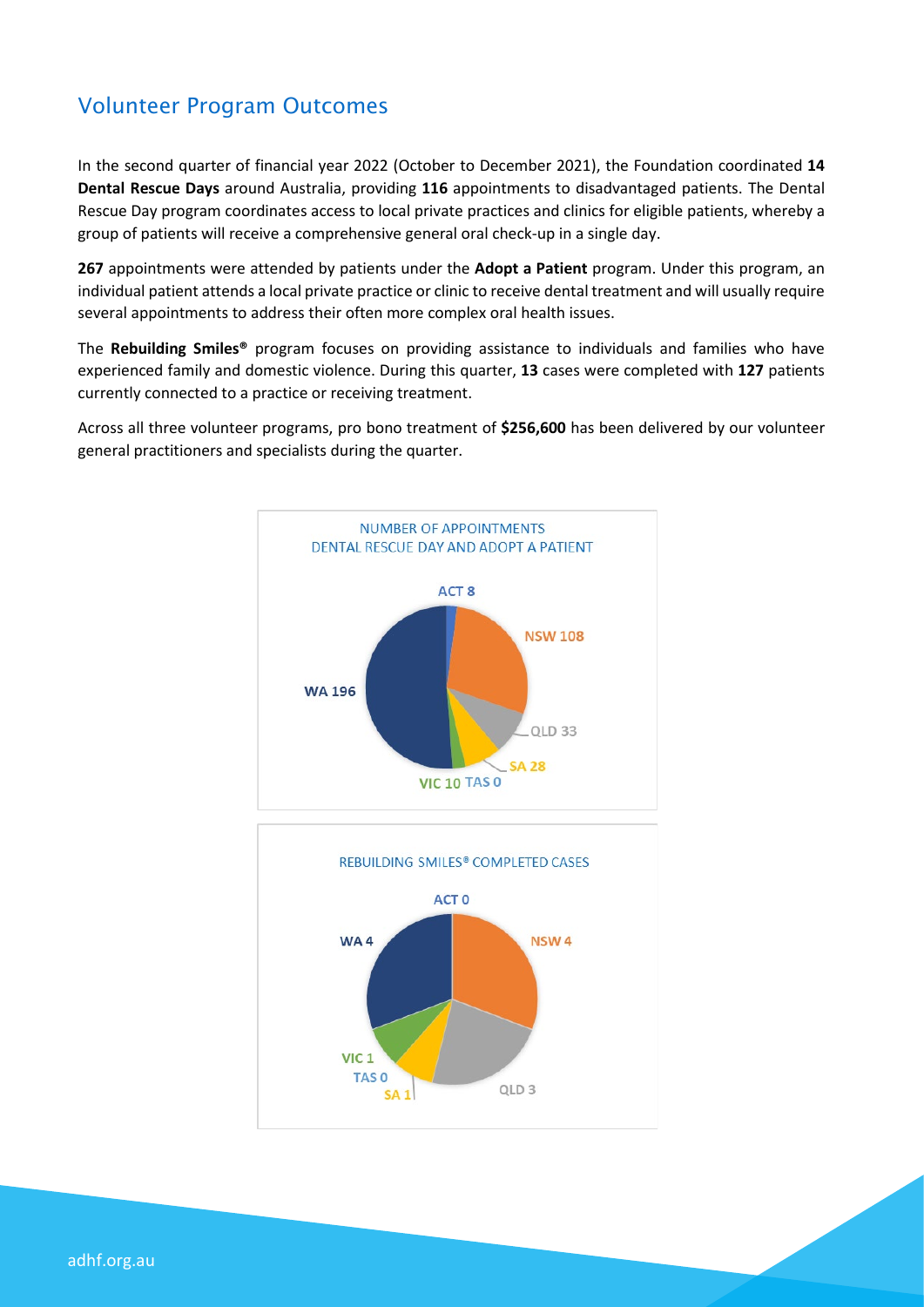Delivery of treatment under each of the three volunteer programs during Q4 is shown below:

| • Dental Rescue Days             | \$70,393  |
|----------------------------------|-----------|
| • Adopt a Patient                | \$123,949 |
| • Rebuilding Smiles <sup>®</sup> | \$62,261  |



### Volunteers

During the quarter, **87 general dentists, prosthetists and specialists** around Australia provided pro bono services to patients. Additionally, many of their staff were involved with coordinating appointments, assisting in surgery and providing oral hygiene and education to patients.

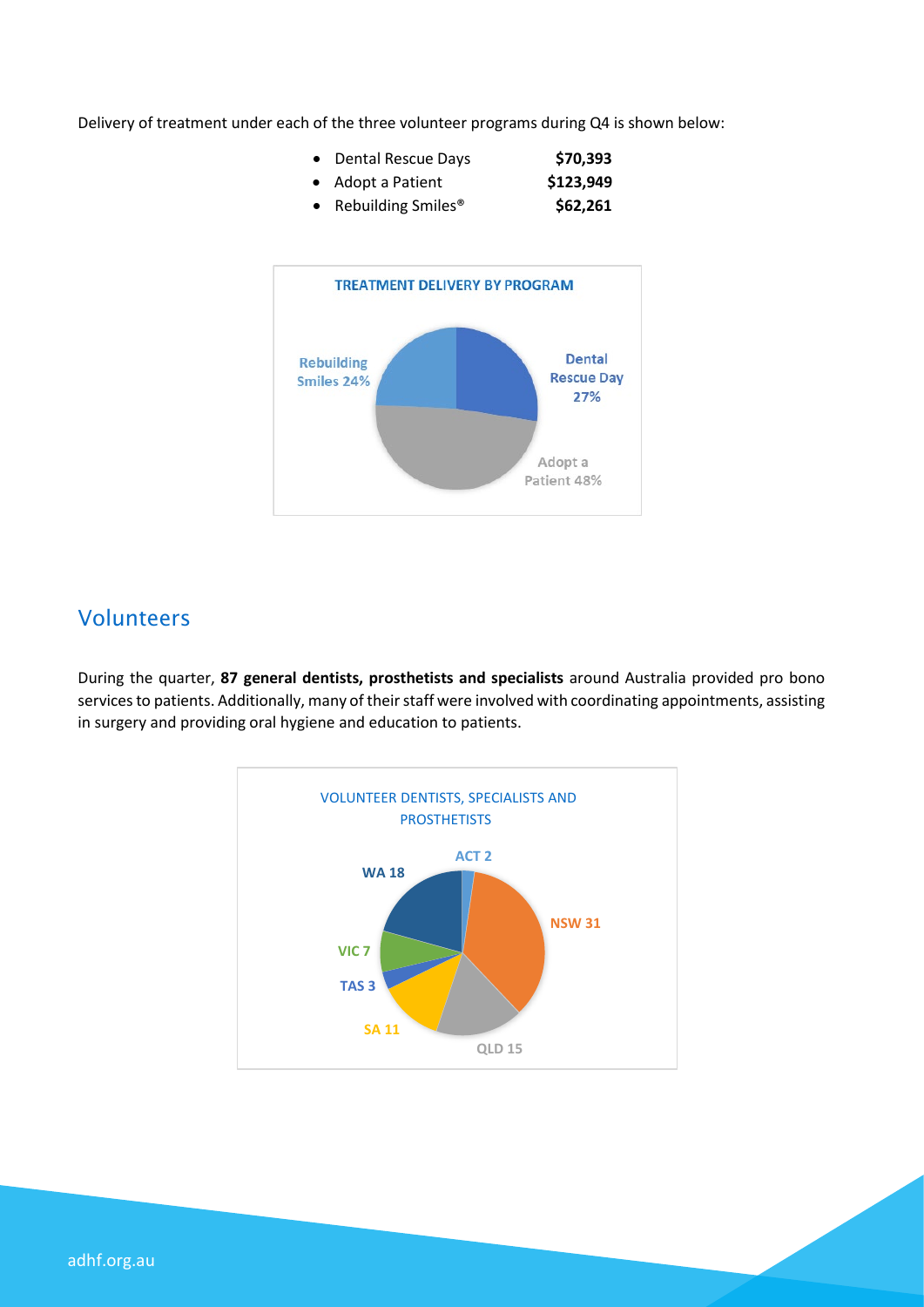#### News

The ADHF is delighted to announce the following sponsorship renewals for 2022:



In a new initiative, the ADHF has partnered with the **Queensland Country Dental** network to provide dental treatment to regional patients in Queensland.



The ADHF acknowledges **Straumann Group** for its generous donation of CHF 2,000 (AUD 2,903), on behalf of Dr Philip Tan of Melbourne. Dr Tan was a recipient of a Straumann Smiles Award 2021.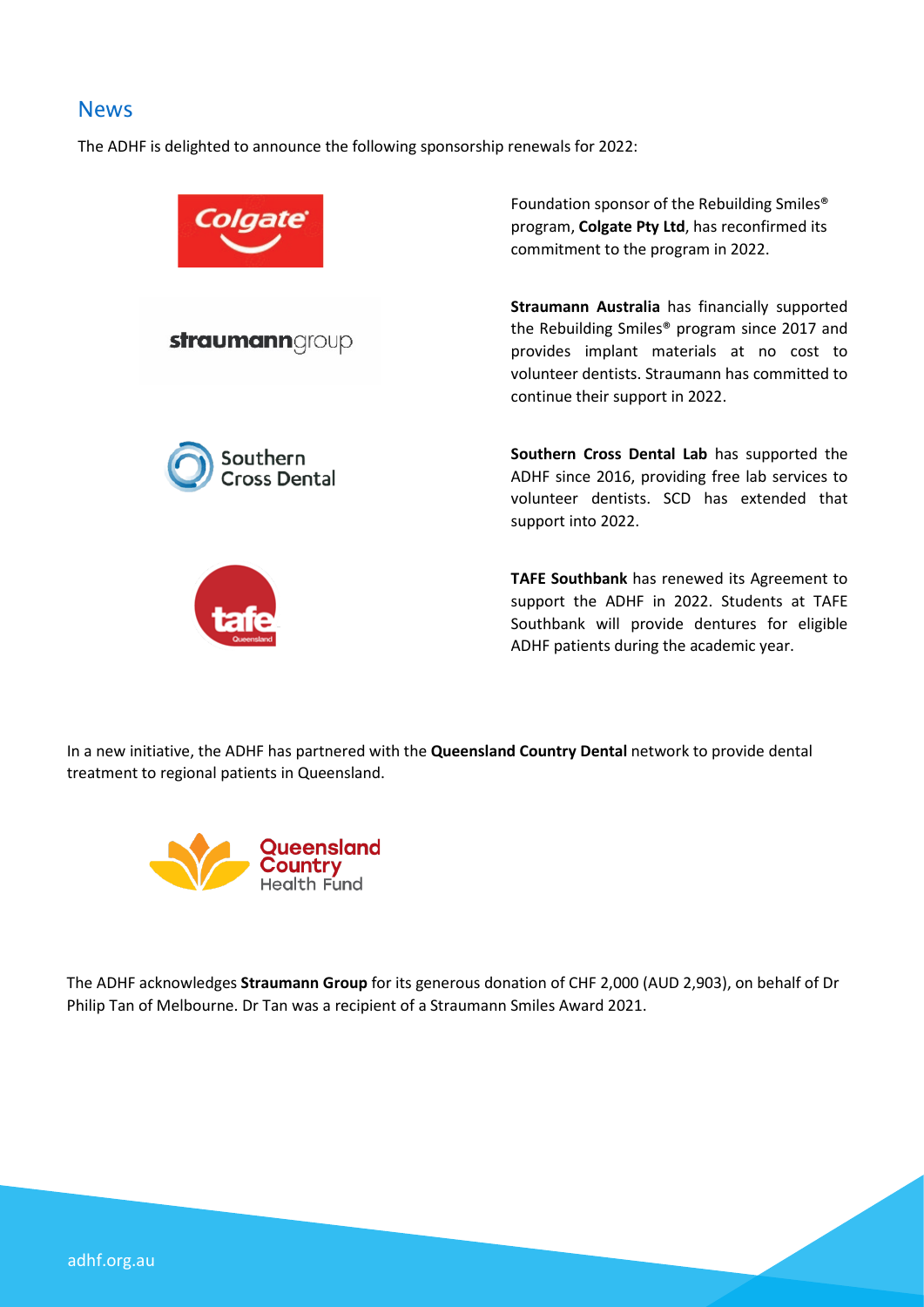## Sponsors and Supporters

#### The Foundation Trustee and Donor





The volunteer dental programs are delivered in SA with the support of ADA SA